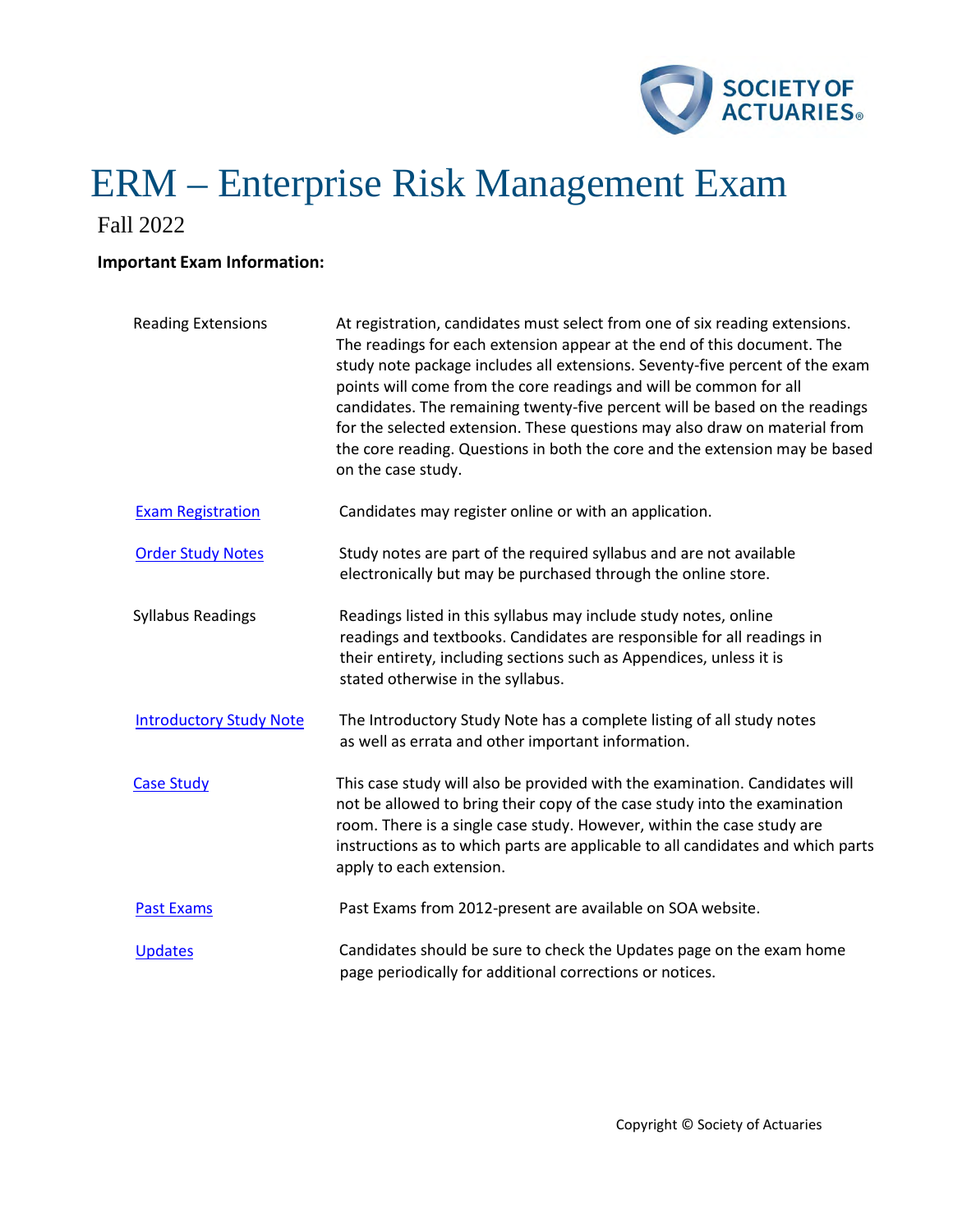The six topics that follow are the core learning objectives and readings for this examination. All candidates are responsible for this material.

# 1. **Topic: Enterprise Risk Management Framework and Process**

## **Learning Objectives**

The candidate will understand the ERM framework and process and be able to apply them to organizations.

## **Learning Outcomes**

The Candidate will be able to:

- a) Recommend an appropriate framework for an organization's enterprise risk management and an acceptable governance structure
- b) Demonstrate an understanding of the perspectives of regulators, rating agencies, stock analysts, auditors, and company stakeholders and how they evaluate the risks and the risk management of an organization
- c) Demonstrate how to articulate an organization's risk appetite, desired risk profile, quantified risk tolerances, risk philosophy and risk objectives
- d) Assess the overall risk exposure arising from an organization's current and emerging risks
- e) Propose ERM solutions or strategies that effectively manage risk under different real (case study) and hypothetical situations facing financial and non-financial organizations

- *Financial Enterprise Risk Management*, Sweeting, Paul, 2nd Edition, 2017
	- o Ch. 8: Risk Identification
	- o Ch. 14: Quantifying Particular Risks
- *Value at Risk: The New Benchmark for Managing Financial Risk*, Jorion, Philippe, 3rd Edition,2007
	- o Ch. 13: Liquidity Risk (excluding section 13.4)
- ERM-101-12: Measurement and Modeling of Dependencies in Economic Capital, Ch. 4-5
- ERM-106-12: Economic Capital-Practical Considerations, Milliman
- ERM-107-12: Strategic Risk Management Practice, Andersen and Schroder, 2010, Ch. 7: Strategic Risk Analyses
- ERM-119-14: Aggregation of Risks and Allocation of Capital (sections 4-7, excluding section 6.3)
- ERM-131-18: Leveraging COSO Across the Three Lines of Defenses
- ERM-133-19: Emerging Risks and Enterprise Risk Management, pp. 2-6
- ERM-134-21: Group Insurance, Skwire, 2021, Ch. 41: Risk Based Capital Formulas
- ERM-135-20: Risk Management and the Rating Process for Insurance Companies
- ERM-136-20: Managing Liquidity Risk: Industry Practices and Recommendations for CROs (excluding Ch. 4)
- ERM-137-20: ORSA and the Regulator
- ERM-140-20: Risk Adjustments for Insurance Contracts under IFRS 17: Chapter 3: Risk Adjustment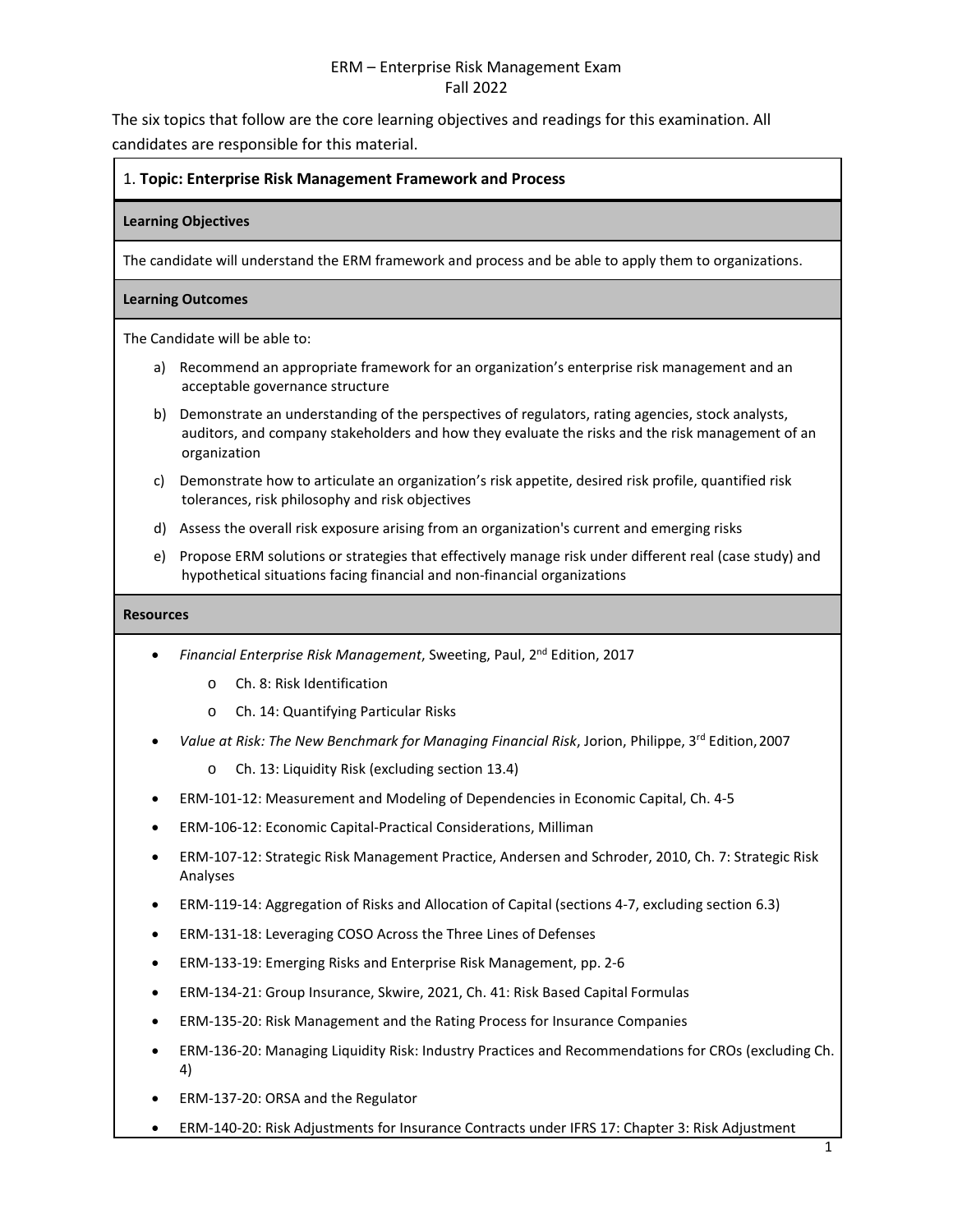- Techniques & Chapter 7: Validation of Risk Adjustments
- ERM-142-20: Data Quality is the Biggest Challenge
- ERM-143-20: Internal Controls Toolkit, Doxey, Ch. 1, pp. 11-17 & 27-35
- ERM-148-22: Agency Theory and Asymmetric Information
- ERM-149-22: Managing 21st Century Political Risk
- ERM-702-12: IAA Note on ERM for Capital and Solvency Purposes in the Insurance Industry, pp. 9-38
- [Regulatory Risk and North American Insurance Organizations,](https://www.soa.org/globalassets/assets/Files/Research/research-2014-reg-risk.pdf) sections 6.1-6.14 & 7
- [Risk Appetite: Linkage with Strategic Planning Report](http://www.soa.org/globalassets/assets/Files/Research/Projects/research-risk-app-link-report.pdf)
- [National Risk Management A Practical ERM Approach for Federal Governments,](https://www.soa.org/globalassets/assets/files/resources/research-report/2018/national-risk-management.pdf) CAS, CIA and SOA, Mar 2018, pp. 11-22
- [Economic Scenario Generators: A Practical Guide, p](https://www.soa.org/globalassets/assets/Files/Research/Projects/research-2016-economic-scenario-generators.pdf)p. 7-17 (pp. 97-112 background only)
- [Embedding Cyber Risk in Risk Management: An Insurer's Perspective, p](https://www.soa.org/globalassets/assets/files/static-pages/sections/joint-risk-mgmt/cyber-security-impact.pdf)p. 12-15 of Cybersecurity: Impact on Insurance Business and Operations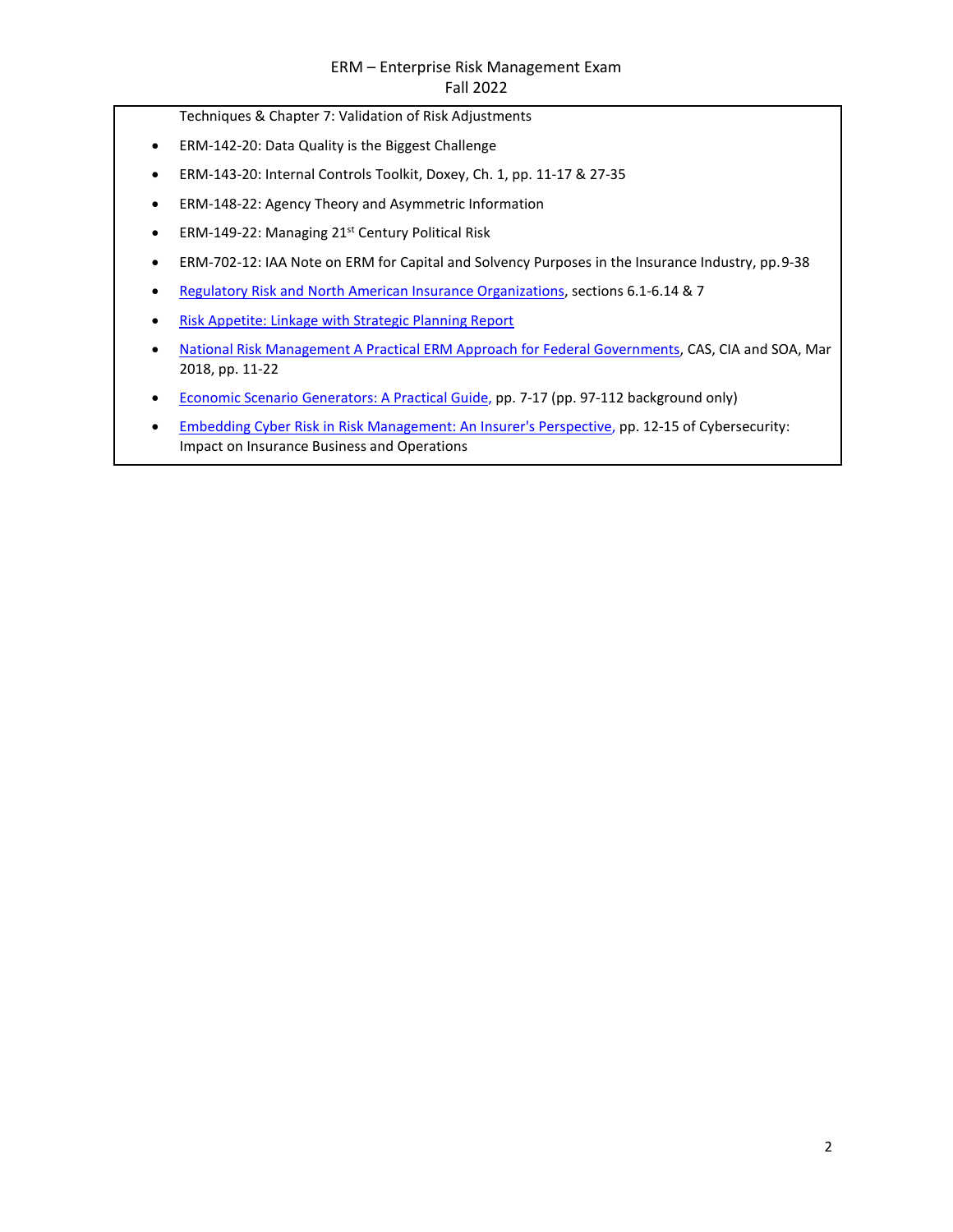# 2. **Topic: Risk Categories and Identification**

## **Learning Objectives**

The candidate will understand the types of risks faced by an entity and be able to identify and analyze these risks.

## **Learning Outcomes**

The Candidate will be able to:

- a) Describe different definitions and concepts of risk
- b) Discuss risk taxonomy, including an awareness of how individual risks might be categorized in different ways
- c) Identify and analyze specific risks faced by an organization, including but not limited to: financial, environmental, operational, legal, reputational and strategic risks

- *Financial Enterprise Risk Management*, Sweeting, Paul, 2nd Edition, 2017
	- o Ch. 8: Risk Identification
- Value at Risk: The New Benchmark for Managing Financial Risk, Jorion, Philippe, 3<sup>rd</sup> Edition, 2007
	- o Ch. 13: Liquidity Risk (excluding section 13.4)
	- o Ch. 18: Credit Risk Management (excluding Appendices)
- ERM-107-12: Strategic Risk Management Practice, Andersen and Schroder, 2010, Ch. 7: Strategic Risk Analyses
- ERM-130-18: AAA Model Governance Practice Note
- ERM-133-19: Emerging Risks and Enterprise Risk Management, pp. 2-6
- ERM-135-20: Risk Management and the Rating Process for Insurance Companies
- ERM-136-20: Managing Liquidity Risk: Industry Practices and Recommendations for CROs (excluding Ch. 4)
- ERM-137-20: ORSA and the Regulator by AAA
- ERM-145-21: IAA Paper: Importance of Climate-Related Risks for Actuaries, pp. 2-14
- ERM-146-21: Covid-19: Implications for Insurer Risk Management and the Insurability of Pandemic Risk
- ERM-148-22: Agency Theory and Asymmetric Information
- ERM-149-22: Managing 21st-Century Political Risk
- ERM-150-22 Exchange Rate Risk Measurement and Management
- ERM-702-12: IAA Note on ERM for Capital and Solvency Purposes in the Insurance Industry, pp. 9-38
- [Risk Appetite: Linkage with Strategic Planning](http://www.soa.org/globalassets/assets/Files/Research/Projects/research-risk-app-link-report.pdf) Report
- [National Risk Management A Practical ERM Approach for Federal Governments,](https://www.soa.org/globalassets/assets/files/resources/research-report/2018/national-risk-management.pdf) CAS, CIA and SOA, Mar 2018, pp. 11-22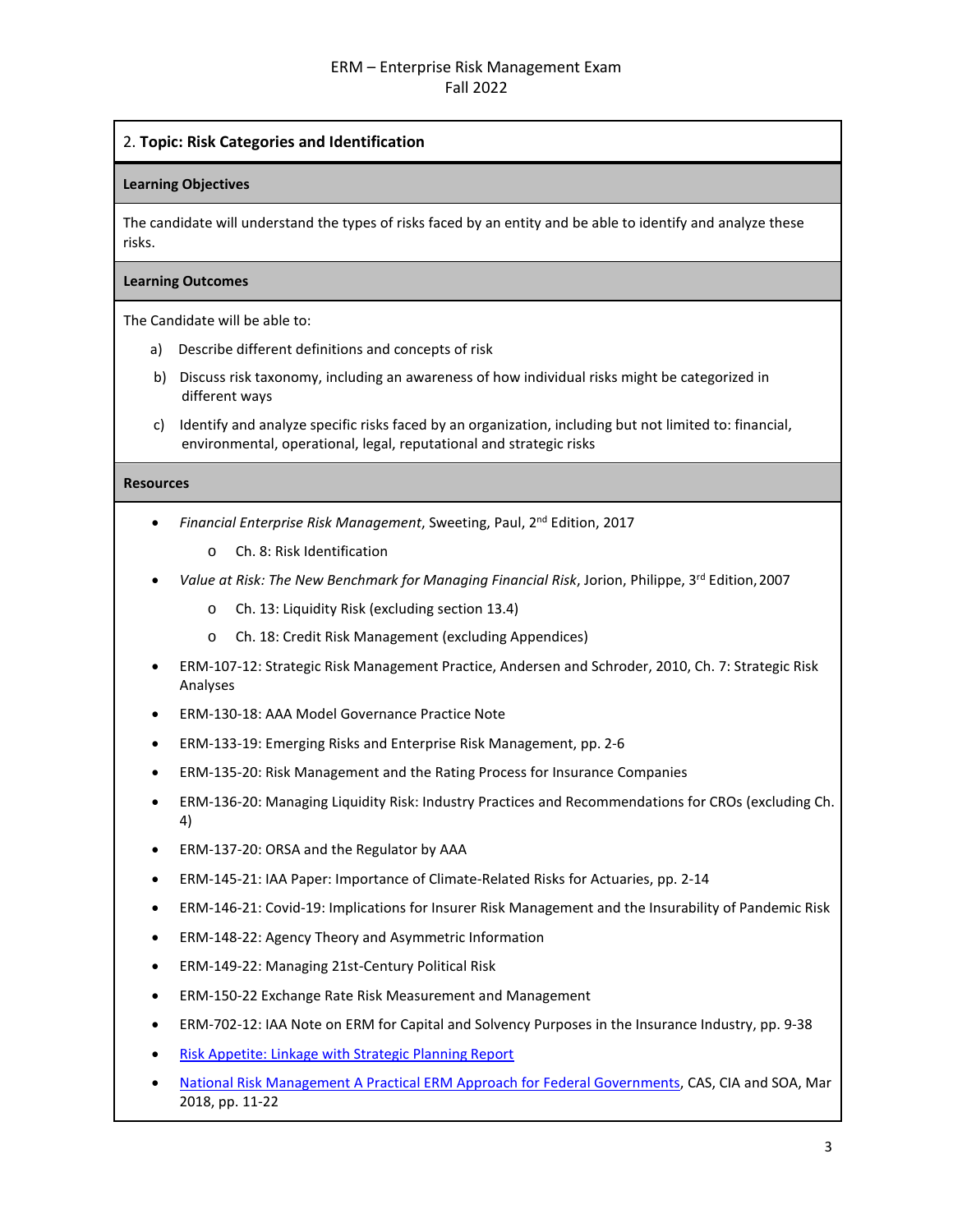- [Embedding Cyber Risk in Risk Management: An Insurer's Perspective, p](https://www.soa.org/globalassets/assets/files/static-pages/sections/joint-risk-mgmt/cyber-security-impact.pdf)p. 12-15 of Cybersecurity: Impact on Insurance Business and Operations
- [Regulatory Risk and North American Insurance Organizations,](https://www.soa.org/globalassets/assets/Files/Research/research-2014-reg-risk.pdf) sections 6.1-6.14 & 7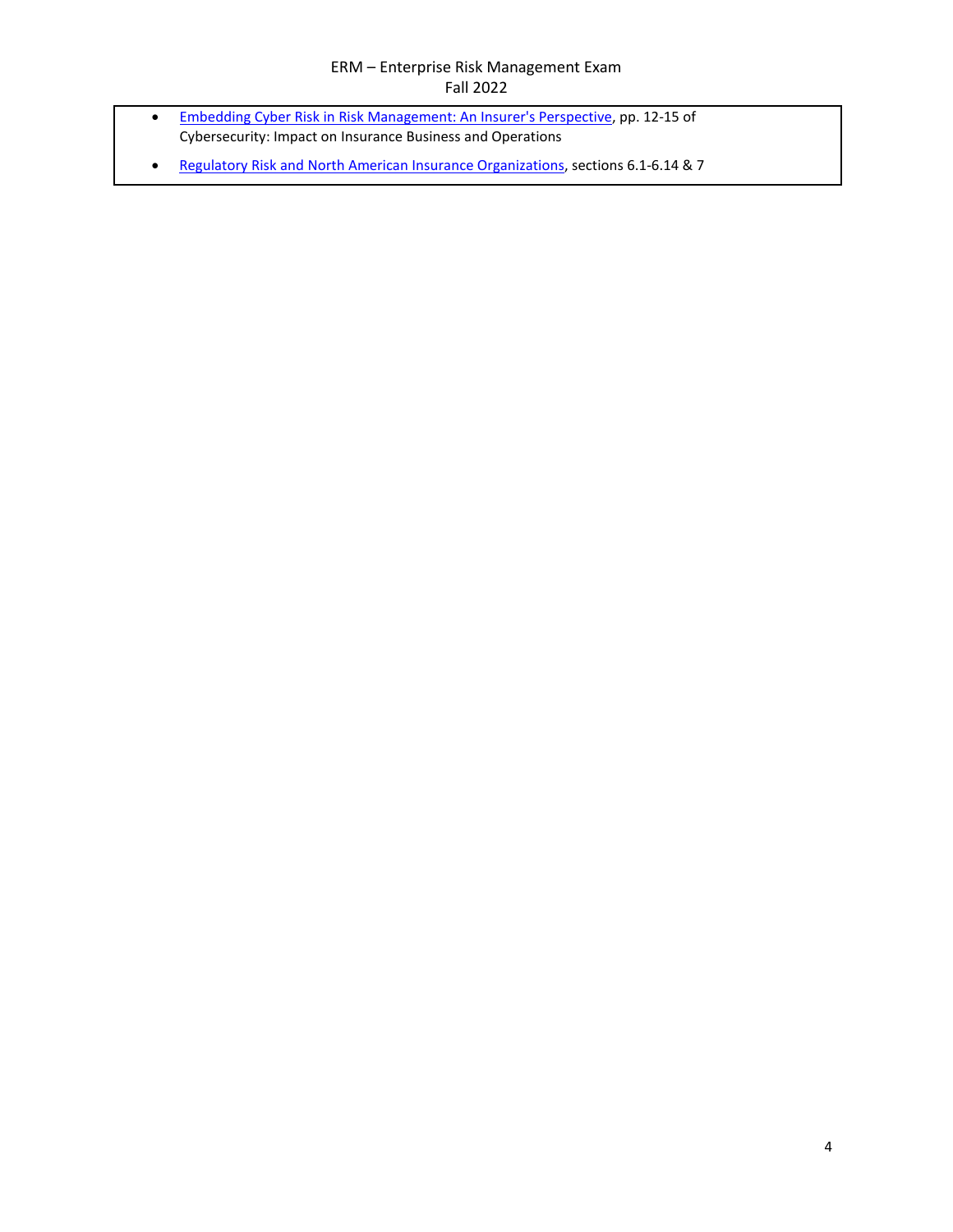3. **Topic: Risk Modeling and Aggregation of Risks**

## **Learning Objectives**

The candidate will understand the concepts of risk modeling and be able to evaluate and understand the importance of risk models.

## **Learning Outcomes**

The Candidate will be able to:

- a) Demonstrate how each of the financial and non-financial risks faced by an organization can be amenable to quantitative analysis
- b) Demonstrate organization-wide risk aggregation techniques that illustrate the concept of risk diversification by incorporating the use of correlation
- c) Evaluate and select appropriate copulas as part of the process of modelling multivariate risks
- d) Demonstrate the use of scenario analysis and stress testing in the measurement of current and emerging risks
- e) Demonstrate the importance of the tails of distributions, tail correlations, and low frequency / high severity events, and the use of extreme value theory to analyze these situations
- f) Demonstrate an understanding of model and parameter risk
- g) Evaluate and select appropriate models to handle diverse risks, including models that use a stochastic approach

- *Financial Enterprise Risk Management*, Sweeting, Paul, 2nd Edition, 2017
	- o Ch. 14: Quantifying Particular Risks
- Value at Risk: The New Benchmark for Managing Financial Risk, Jorion, Philippe, 3<sup>rd</sup> Edition, 2007
	- o Ch. 7: Portfolio Risk: Analytical Methods
	- o Ch. 9: Forecasting Risk Correlations (section 9.3 only)
	- o Ch. 12: Monte Carlo Methods
	- o Ch. 18: Credit Risk Management (excluding Appendices)
- ERM-101-12: Measurement and Modeling of Dependencies in Economic Capital, Ch. 4-5
- ERM-104-12: Study Note on Parameter Risk, Venter and Sahasrabuddhe (excluding section 3)
- ERM-106-12: Economic Capital-Practical Considerations, Milliman
- ERM-107-12: Strategic Risk Management Practice, Andersen and Schroder, 2010, Ch. 7: Strategic Risk Analyses
- ERM-110-12: Derivatives: Practice and Principles, Recommendations 9-24 & Section III
- ERM-119-14: Aggregation of Risks and Allocation of Capital (sections 4-7, excluding section 6.3)
- ERM-120-14: IAA Note on Stress Testing and Scenario Analysis (pp. 1-6, 14-17 & 19-25)
- ERM-124-15: Counterparty Credit Risk: The New Challenge for Global Financial Markets, Ch.2: Defining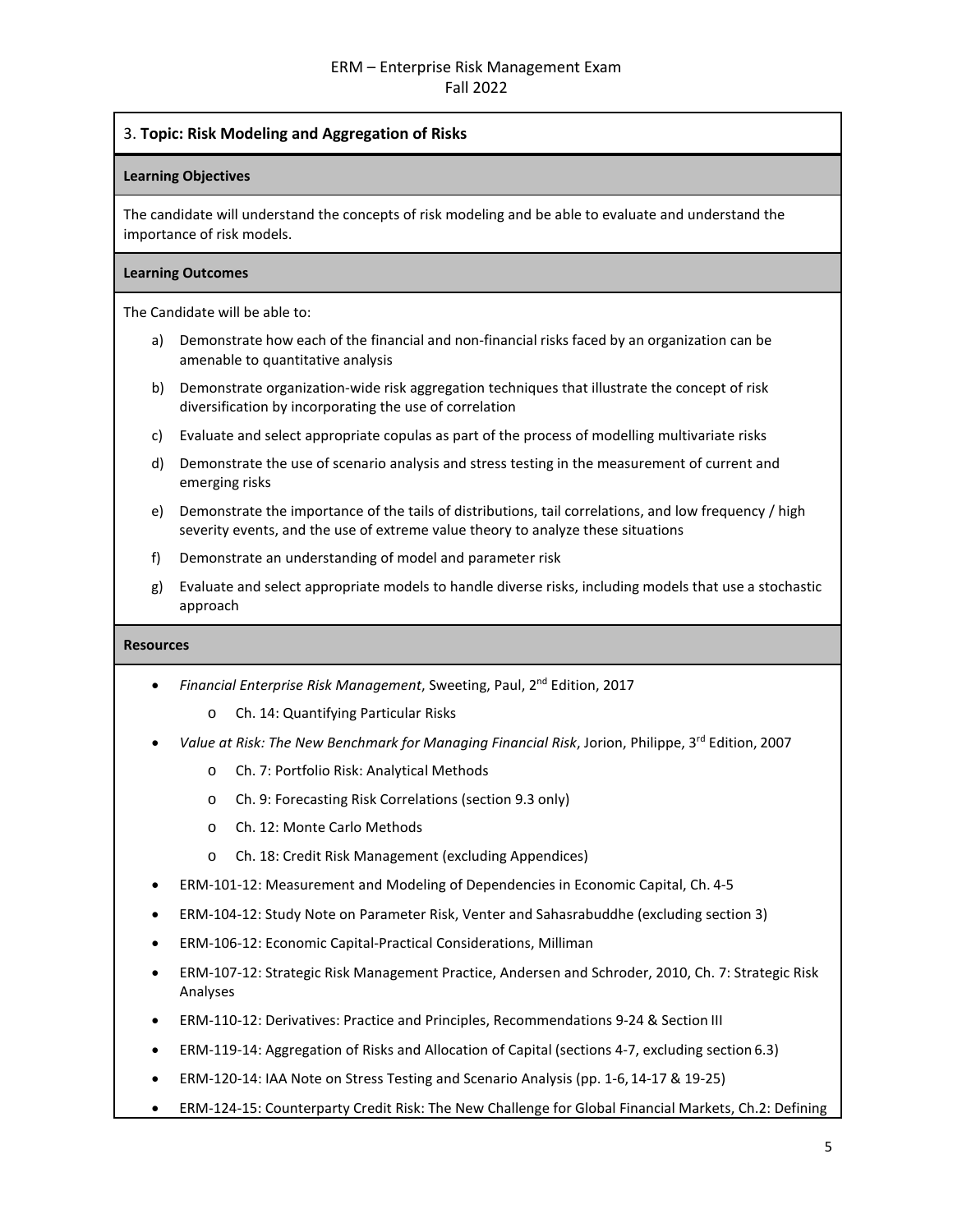Counterparty Credit Risk

- ERM-135-20: Risk Management and the Rating Process for Insurance Companies
- ERM-137-20: ORSA and the Regulator
- ERM-138-21: Quantitative Enterprise Risk Management, Hardy, Ch. 6: Extreme Value Theory
- ERM-139-21: Quantitative Enterprise Risk Management, Hardy, Ch. 7: Copulas
- ERM-140-20: Risk Adjustments for Insurance Contracts under IFRS 17: Chapter 3: Risk Adjustment Techniques & Chapter 7: Validation of Risk Adjustments
- ERM-141-20: Ch. 9: Risk Management, section 5 of Managing Investment Portfolios, Maginn and Tuttle, 3rd Edition, 2007
- ERM-145-21: IAA Paper: Importance of Climate-Related Risks for Actuaries, pp. 2-14
- ERM-146-21: Covid-19: Implications for Insurer Risk Management and the Insurability of Pandemic Risk
- ERM-151-22: Developing Key Risk Indicators to Strengthen Enterprise Risk Management
- [Risk Appetite: Linkage with Strategic Planning](http://www.soa.org/globalassets/assets/Files/Research/Projects/research-risk-app-link-report.pdf) Report
- [Modeling Tail Behavior with Extreme Value Theory, R](https://www.soa.org/globalassets/assets/library/newsletters/risk-management-newsletter/2009/september/jrm-2009-iss17.pdf)isk Management, Sep 2009
- [A New Approach for Managing Operational Risk, C](https://www.soa.org/globalassets/assets/Files/Research/Projects/research-new-approach.pdf)h. 8
- [Economic Scenario Generators: A Practical Guide, p](https://www.soa.org/globalassets/assets/Files/Research/Projects/research-2016-economic-scenario-generators.pdf)p. 7-17 (pp. 97-112 background only)
- [Embedding Cyber Risk in Risk Management: An Insurer's Perspective, p](https://www.soa.org/globalassets/assets/files/static-pages/sections/joint-risk-mgmt/cyber-security-impact.pdf)p. 12-15 of Cybersecurity: Impact on Insurance Business and Operations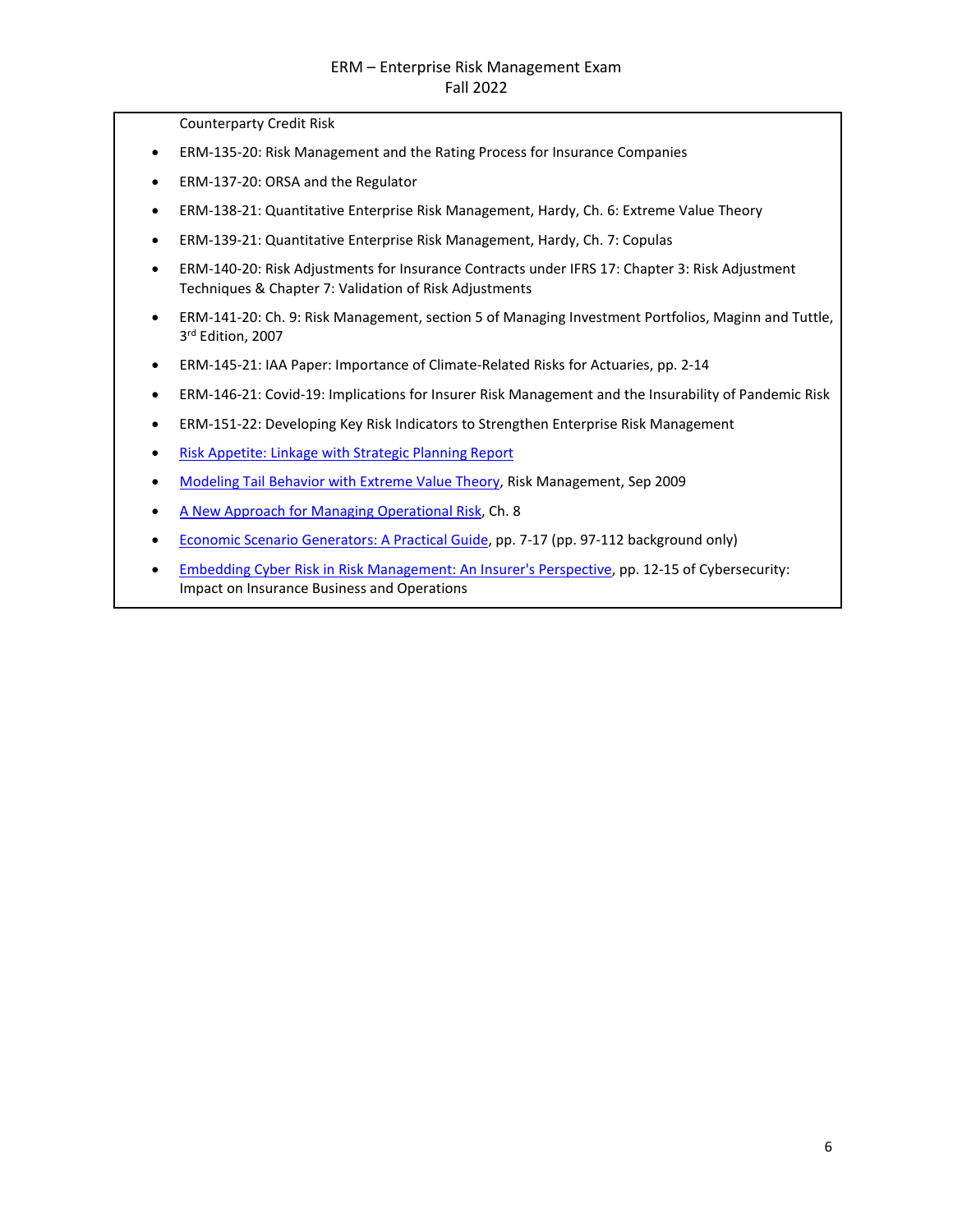# 4. **Topic: Risk Measures**

## **Learning Objectives**

The candidate will understand how the risks faced by an entity can be quantified and the use of metrics to measure risk.

## **Learning Outcomes**

The Candidate will be able to:

- a) Determine risk exposures using common risk measures (e.g., VaR and TVaR) and compare the properties and limitations of such measures
- b) Analyze quantitative financial and non-financial data using appropriate statistical methods to assist in quantifying risk
- c) Analyze risks that are not easily quantifiable, such as liquidity, operational, and environmental risks

- *Financial Enterprise Risk Management*, Sweeting, Paul, 2nd Edition, 2017
	- o Ch. 9: Some Useful Statistics (background only)
	- o Ch. 14: Quantifying Particular Risks
- *Value at Risk: The New Benchmark for Managing Financial Risk*, Jorion, Philippe, 3rd Edition,2007
	- o Ch. 7: Portfolio Risk: Analytical Methods
	- o Ch. 9: Forecasting Risk and Correlations
	- o Ch. 12: Monte Carlo Methods
	- o Ch. 13: Liquidity Risk (excluding section 13.4)
	- o Ch. 18: Credit Risk Management (excluding Appendices)
- ERM-106-12: Economic Capital Practical Considerations, Milliman
- ERM-133-19: Emerging Risks and Enterprise Risk Management, pp. 2-6
- ERM-135-20: Risk Management and the Rating Process for Insurance Companies
- ERM-136-20: Managing Liquidity Risk: Industry Practices and Recommendations for CROs (excluding Ch. 4)
- ERM-137-20: ORSA and the Regulator
- ERM-140-20: Risk Adjustments for Insurance Contracts under IFRS 17: Chapter 3: Risk Adjustment Techniques & Chapter 7: Validation of Risk Adjustments
- ERM-141-20: Ch. 9: Risk Management, section 5 of Managing Investment Portfolios, Maginn and Tuttle, 3rd Edition, 2007
- ERM-142-20: Data Quality is the Biggest Challenge
- ERM-146-21: Covid-19: Implications for Insurer Risk Management and the Insurability of Pandemic Risk
- ERM-149-22: Managing 21st-Century Political Risk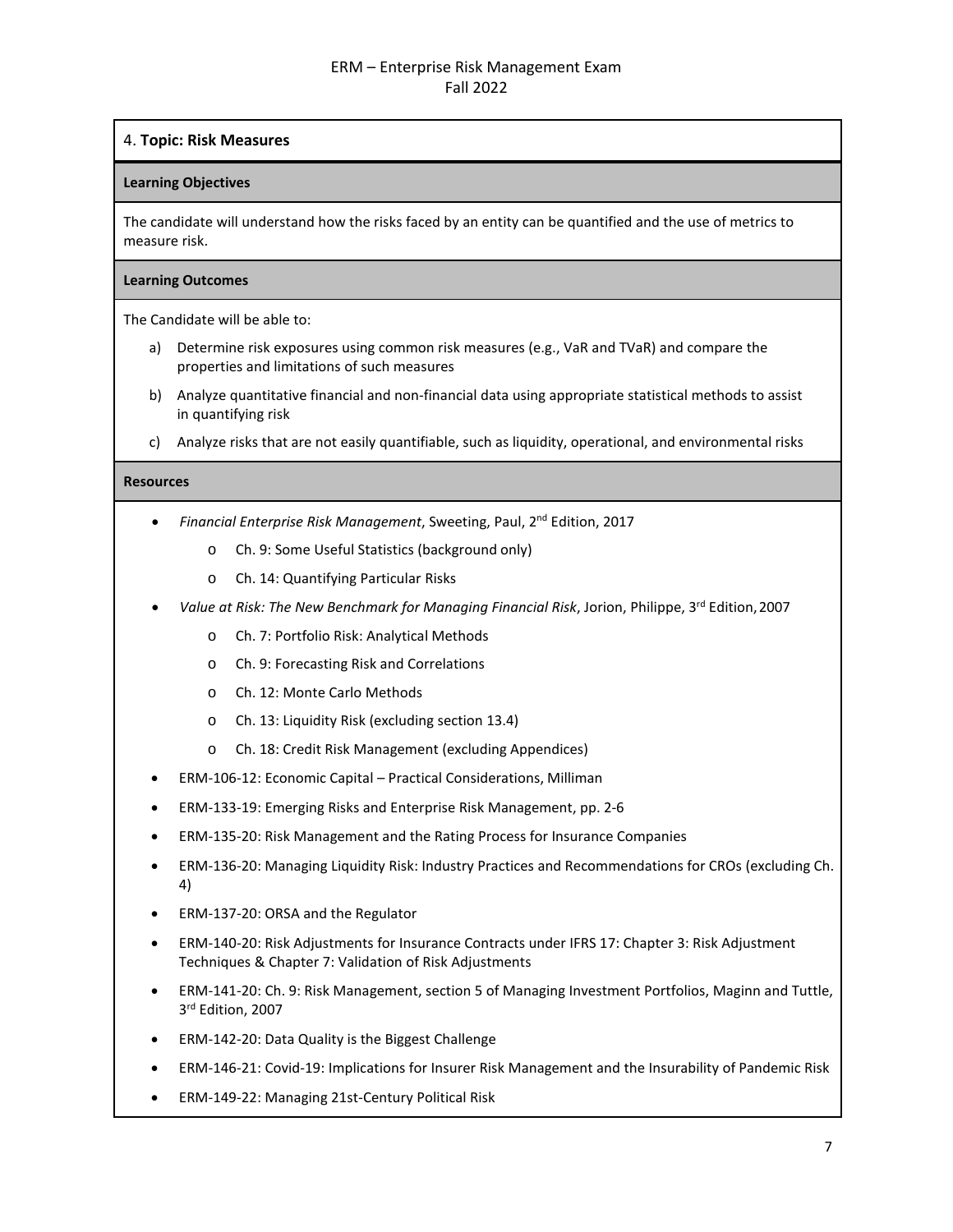- ERM-150-22: Exchange Rate Risk Measurement and Management
- ERM-151-22: Developing Key Risk Indicators to Strengthen Enterprise Risk Management
- ERM-702-12: IAA Note on ERM for Capital and Solvency Purposes in the Insurance Industry, pp. 9-38
- [A New Approach for Managing Operational Risk, C](https://www.soa.org/globalassets/assets/Files/Research/Projects/research-new-approach.pdf)h. 8
- [Embedding Cyber Risk in Risk Management: An Insurer's Perspective, p](https://www.soa.org/globalassets/assets/files/static-pages/sections/joint-risk-mgmt/cyber-security-impact.pdf)p. 12-15 of Cybersecurity: Impact on Insurance Business and Operations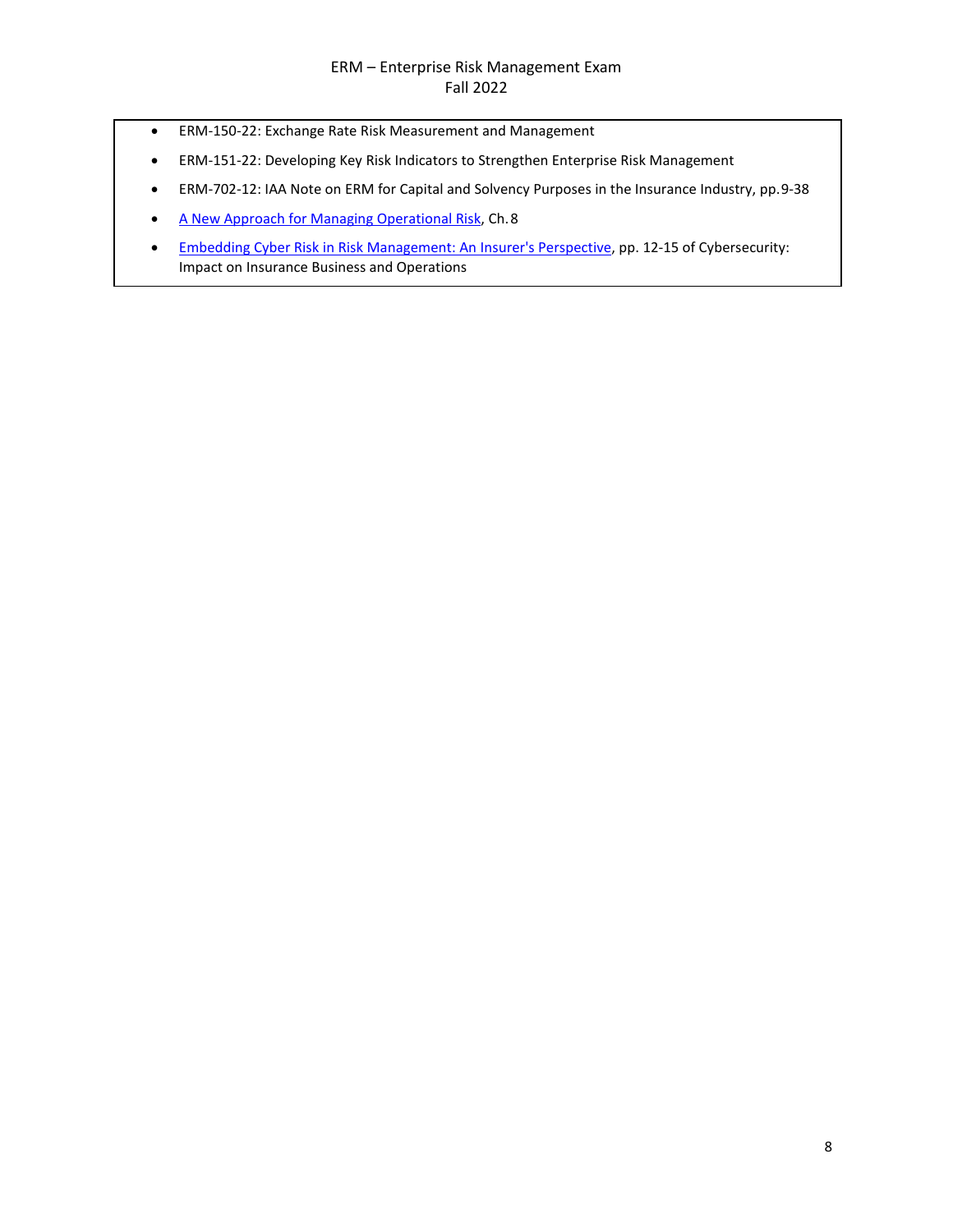# 5. **Topic: Risk Management Tools and Techniques**

#### **Learning Objectives**

The candidate will understand the approaches for managing risks and how an entity makes decisions about appropriate techniques.

#### **Learning Outcomes**

The Candidate will be able to:

- a) Demonstrate risk optimization and analyze the risk and return trade-offs that result from changes in the organization's risk profile
- b) Demonstrate application of the following responses to risk, including consideration of their costs and benefits: avoidance, acceptance, reduction without transfer, and transfer to a third party
- c) Demonstrate the use of controls for retained and residual risks
- d) Demonstrate how derivatives, synthetic securities, and financial contracting may be used to reduce risk within a static or dynamic hedging program
- e) Determine an appropriate choice of mitigation strategy for a given situation, which balances benefits with inherent costs (including exposure to moral hazard, credit, basis and other risks)
- f) Demonstrate the use of tools and techniques for identifying and managing credit and counterparty risk
- g) Analyze how ALM and other risk management principles can be used to establish investment policy and strategy, including asset allocation
- h) Demonstrate possible risk management strategies for non-financial risks
- i) Choose appropriate techniques to measure, model and manage various financial and non-financial risks faced by an organization

- *Financial Enterprise Risk Management*, Sweeting, Paul, 2nd Edition, 2017
	- o Ch. 16: Responses to Risk
- *Value at Risk: The New Benchmark for Managing Financial Risk*, Jorion, Philippe, 3rd Edition,2007
	- o Ch. 7: Portfolio Risk: Analytical Methods
	- o Ch. 18: Credit Risk Management (excluding Appendices)
- ERM-107-12: Strategic Risk Management Practice, Andersen and Schroder, 2010, Ch. 7: Strategic Risk Analyses
- ERM-110-12: Derivatives: Practice and Principles, Recommendations 9-24 & Section III
- ERM-120-14: IAA Note on Stress Testing and Scenario Analysis (pp. 1-6, 14-17 & 19-25)
- ERM-124-15: Counterparty Credit Risk: The New Challenge for Global Financial Markets, Ch.2: Defining Counterparty Credit Risk
- ERM-128-17: The Breadth and Scope of the Global Reinsurance Market and the Critical Role Such Market Plays in Supporting Insurance in the United States (III, IV & VI)
- ERM-130-18: AAA Model Governance Practice Note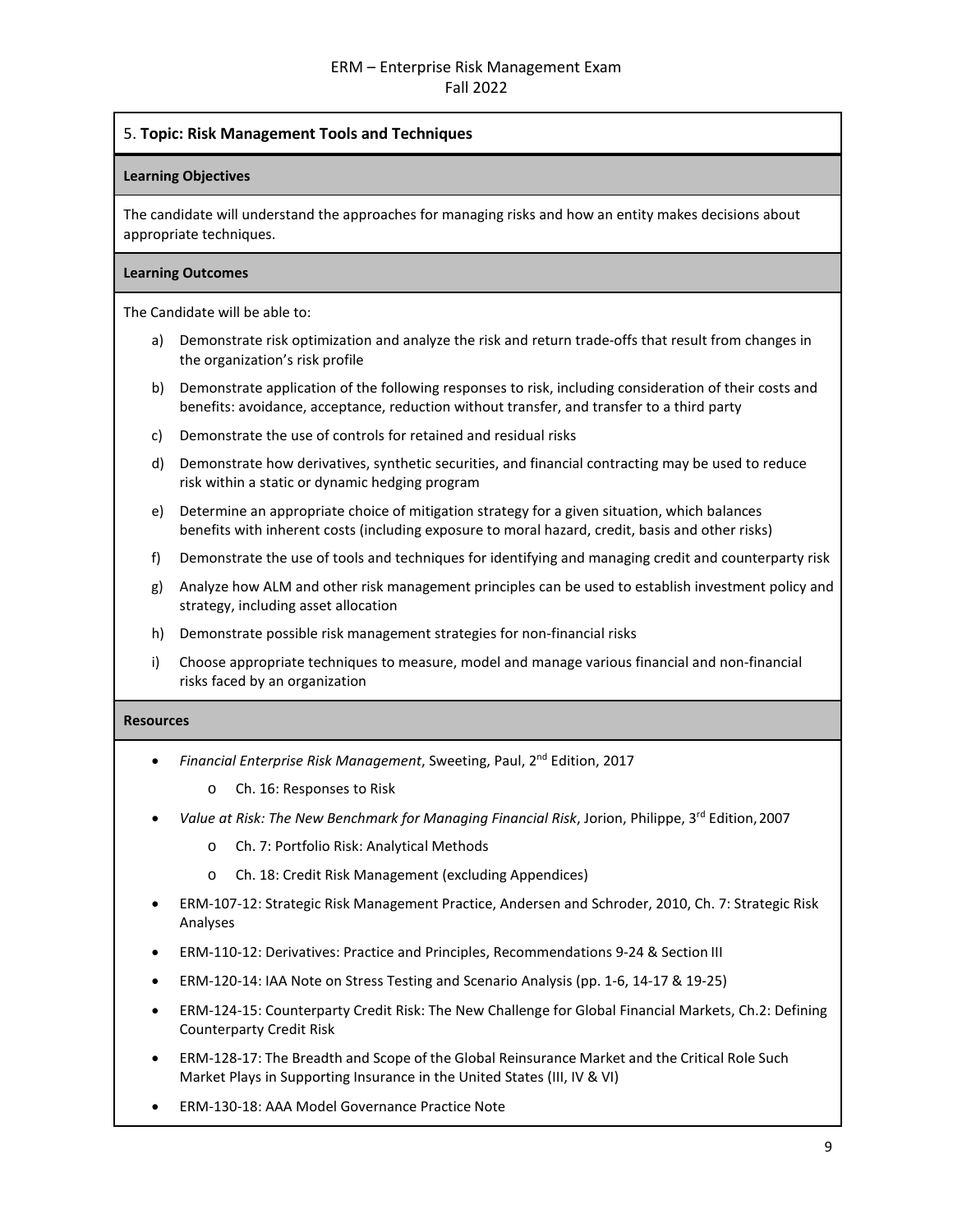- ERM-131-18: Leveraging COSO Across the Three Lines of Defenses
- ERM-135-20: Risk Management and the Rating Process for Insurance Companies
- ERM-136-20: Managing Liquidity Risk: Industry Practices and Recommendations for CROs (excluding Ch. 4)
- ERM-137-20: ORSA and the Regulator
- ERM-143-20: Internal Controls Toolkit, Doxey, Ch. 1, pp. 11-17 & 27-35
- ERM-144-20: Ch. 13: Asset Liability Management Techniques and Practices for Insurance Companies, IAA Risk Book
- ERM-145-21: IAA Paper: Importance of Climate-Related Risks for Actuaries, pp. 2-14
- ERM-146-21: Covid-19: Implications for Insurer Risk Management and the Insurability of Pandemic Risk
- ERM-147-21: Working with Inherent and Residual Risk
- ERM-149-22: Managing 21st-Century Political Risk
- ERM-150-22: Exchange Rate Risk Measurement and Management
- ERM-151-22: Developing Key Risk Indicators to Strengthen Enterprise Risk Management
- ERM-702-12: IAA Note on ERM for Capital and Solvency Purposes in the Insurance Industry, pp. 9-38
- [Risk Appetite: Linkage with Strategic PlanningReport](https://www.soa.org/globalassets/assets/Files/Research/Projects/research-risk-app-link-report.pdf)
- [Embedding Cyber Risk in Risk Management: An Insurer's Perspective, p](https://www.soa.org/globalassets/assets/files/static-pages/sections/joint-risk-mgmt/cyber-security-impact.pdf)p. 12-15 of Cybersecurity: Impact on Insurance Business and Operations
- [Regulatory Risk and North American Insurance Organizations,](https://www.soa.org/globalassets/assets/Files/Research/research-2014-reg-risk.pdf) sections 6.1-6.14 & 7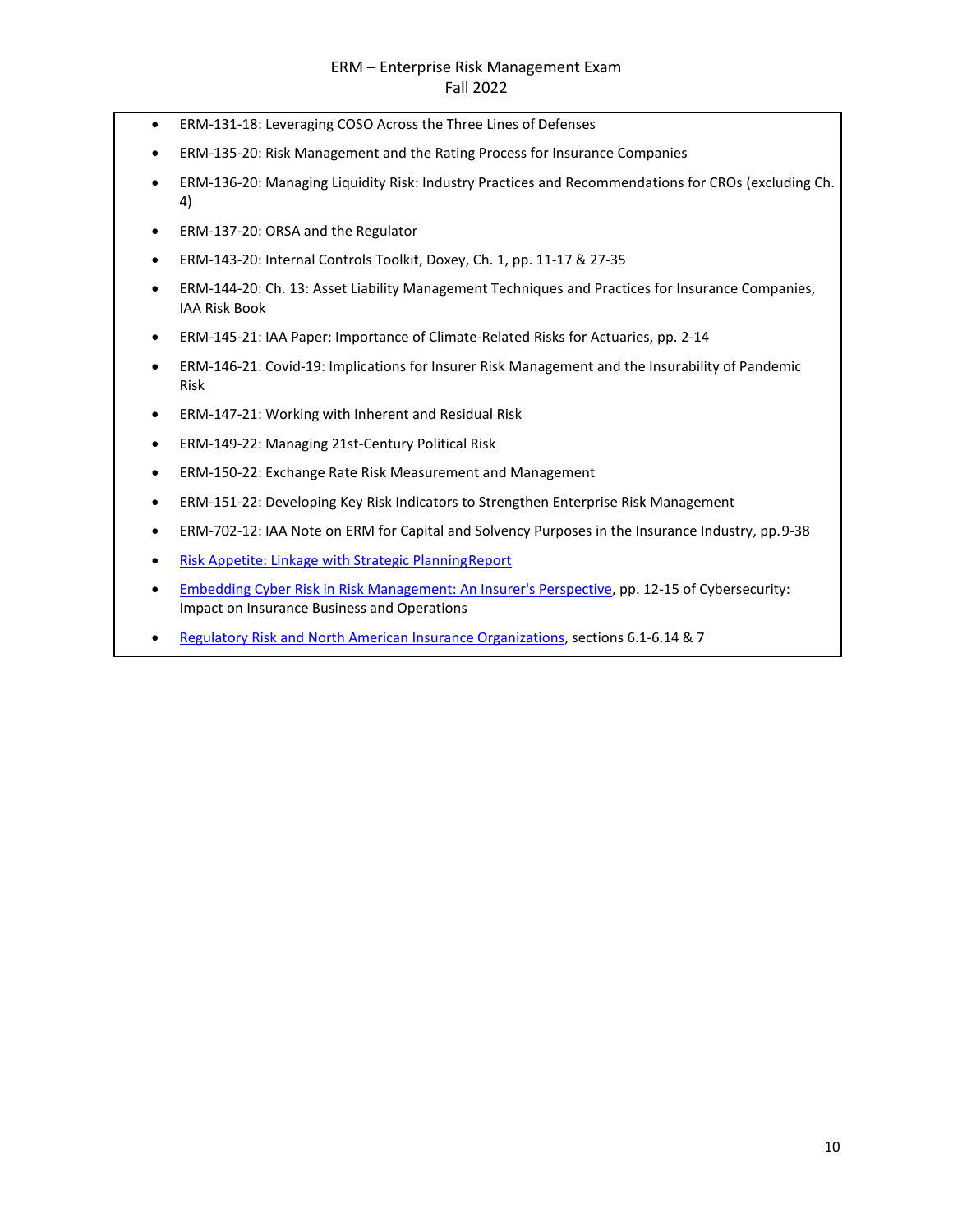# 6. **Topic: Capital Management**

#### **Learning Objectives**

The candidate will understand the concept of economic capital, risk measures in capital assessment and techniques to allocate the cost of risks within business units.

## **Learning Outcomes**

The Candidate will be able to:

- a) Demonstrate a conceptual understanding of economic measures of value and capital requirements (e.g., EVA, embedded value, economic capital, regulatory measures, and accounting measures) and their uses in decision-making processes
- b) Apply risk measures and demonstrate how to use them in value and capital assessment
- c) Propose techniques of attributing the "cost" of risk/capital/hedge strategies to business units in order to gauge performance (e.g., returns on marginal capital)
- d) Demonstrate the ability to develop a capital model for a hypothetical organization

- ERM-101-12: Measurement and Modelling of Dependencies in Economic Capital, Ch. 3
- ERM-106-12: Economic Capital Practical Considerations, Milliman
- ERM-119-14: Aggregation of Risks and Allocation of Capital (sections 4-7, excluding section 6.3)
- ERM-134-21: Group Insurance, Skwire, 2021, Ch. 41: Risk Based Capital Formulas
- ERM-135-20: Risk Management and the Rating Process for Insurance Companies
- ERM-137-20: ORSA and the Regulator
- ERM-151-22: Developing Key Risk Indicators to Strengthen Enterprise Risk Management
- [Risk Appetite: Linkage with Strategic Planning](https://www.soa.org/globalassets/assets/Files/Research/Projects/research-risk-app-link-report.pdf) Report
- Corporate Pension Risk [Management](https://www.soa.org/globalassets/assets/Files/Research/Projects/research-2015-corporate-pension-risk-management.pdf) and Corporate Finance: Bridging the Gap between Theory an[d](https://www.soa.org/globalassets/assets/Files/Research/Projects/research-2015-corporate-pension-risk-management.pdf) [Practice in Pension Risk](https://www.soa.org/globalassets/assets/Files/Research/Projects/research-2015-corporate-pension-risk-management.pdf) Management, Aug 2015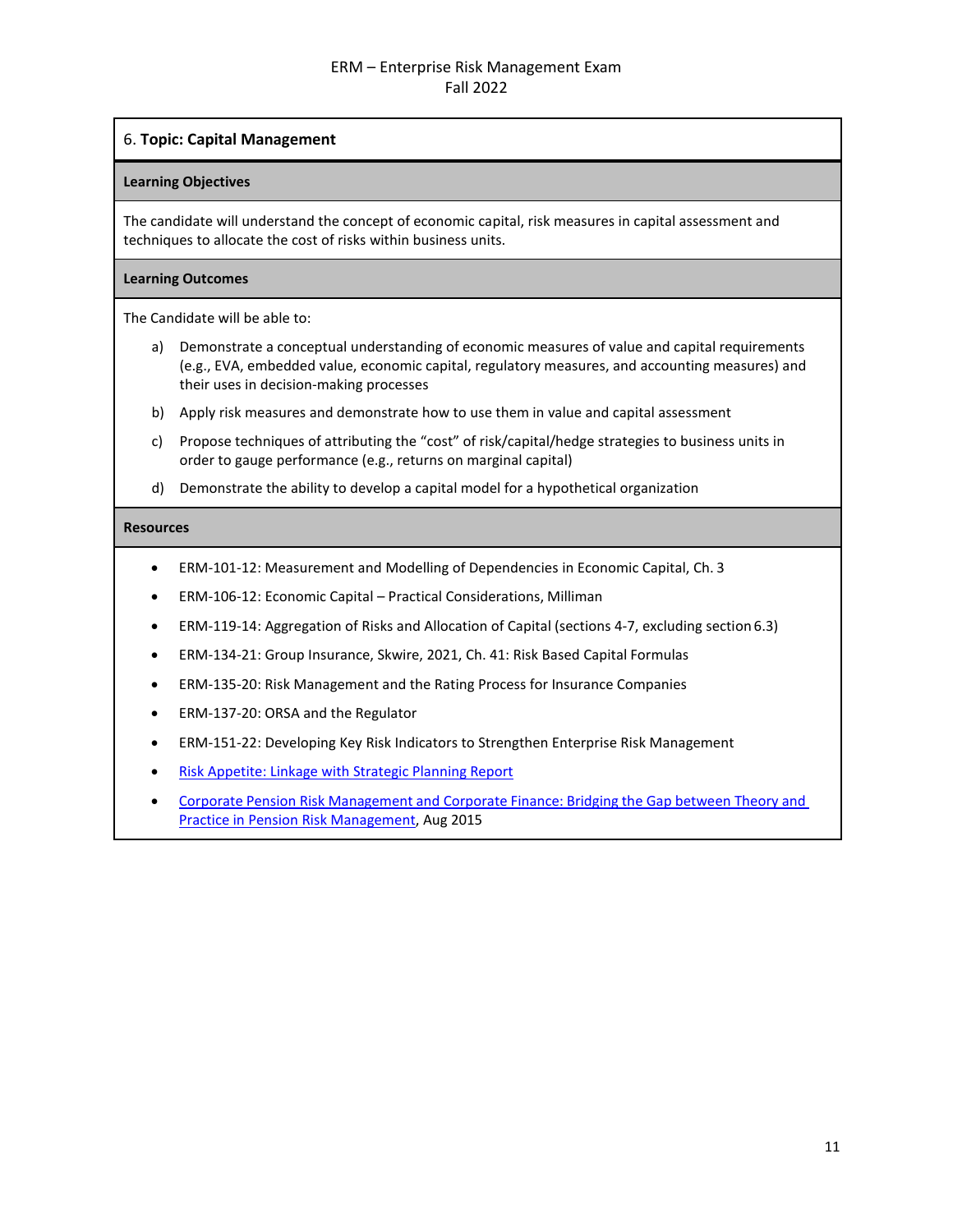# **READING EXTENSIONS**

The following are the resources for the six extensions. They apply risk management across the set of learning objectives for this examination. Candidates are responsible only for the readings in the extension for which they registered.

# **RETIREMENT BENEFITS**

- ERM-321-14: LDI Evolution: Implementing Dynamic Asset Allocation Strategies that Respond to Changes in Funded Status
- ERM-327-17: Pension Funding Strategy
- ERM-330-17: Liability Relative Investing I
- ERM-332-20: Longevity Risk Management
- ERM-334-22: Beyond the ARC: Innovative Funding Strategies from the Public Sector
- ERM-621-21: Liability Driven Investment Explained (Ch. 1 & 2 background only)
- [ASOP 51: Risk Assessment in Practice](https://www.actuary.org/sites/default/files/2020-07/ASOP_51_Practice_Note.pdf)
- [Pension Risk Transfer, 2](https://www.soa.org/globalassets/assets/Files/Research/Projects/2014-pension-risk-transfer-study.pdf)014, pp. 1-46 (pp. 7-10 background only)
- Corporate Pension Risk [Management](https://www.soa.org/globalassets/assets/Files/Research/Projects/research-2015-corporate-pension-risk-management.pdf) and Corporate Finance: Bridging the Gap between Theory and [Practice in](https://www.soa.org/globalassets/assets/Files/Research/Projects/research-2015-corporate-pension-risk-management.pdf)  Pension Risk [Management,](https://www.soa.org/globalassets/assets/Files/Research/Projects/research-2015-corporate-pension-risk-management.pdf) Aug 2015
- [Embedded Options in Pension Plans, 2](https://www.soa.org/globalassets/assets/Files/Research/Projects/research-emb-opt-val-cash-report.pdf)014, sections 6-10 (pp. 8-16 background only)
- [Quantifying Defined Contribution Risk,](https://www.soa.org/globalassets/assets/library/newsletters/risk-management-newsletter/2009/march/jrm-2009-iss15-lalani.pdf) Risk Management, Mar 2009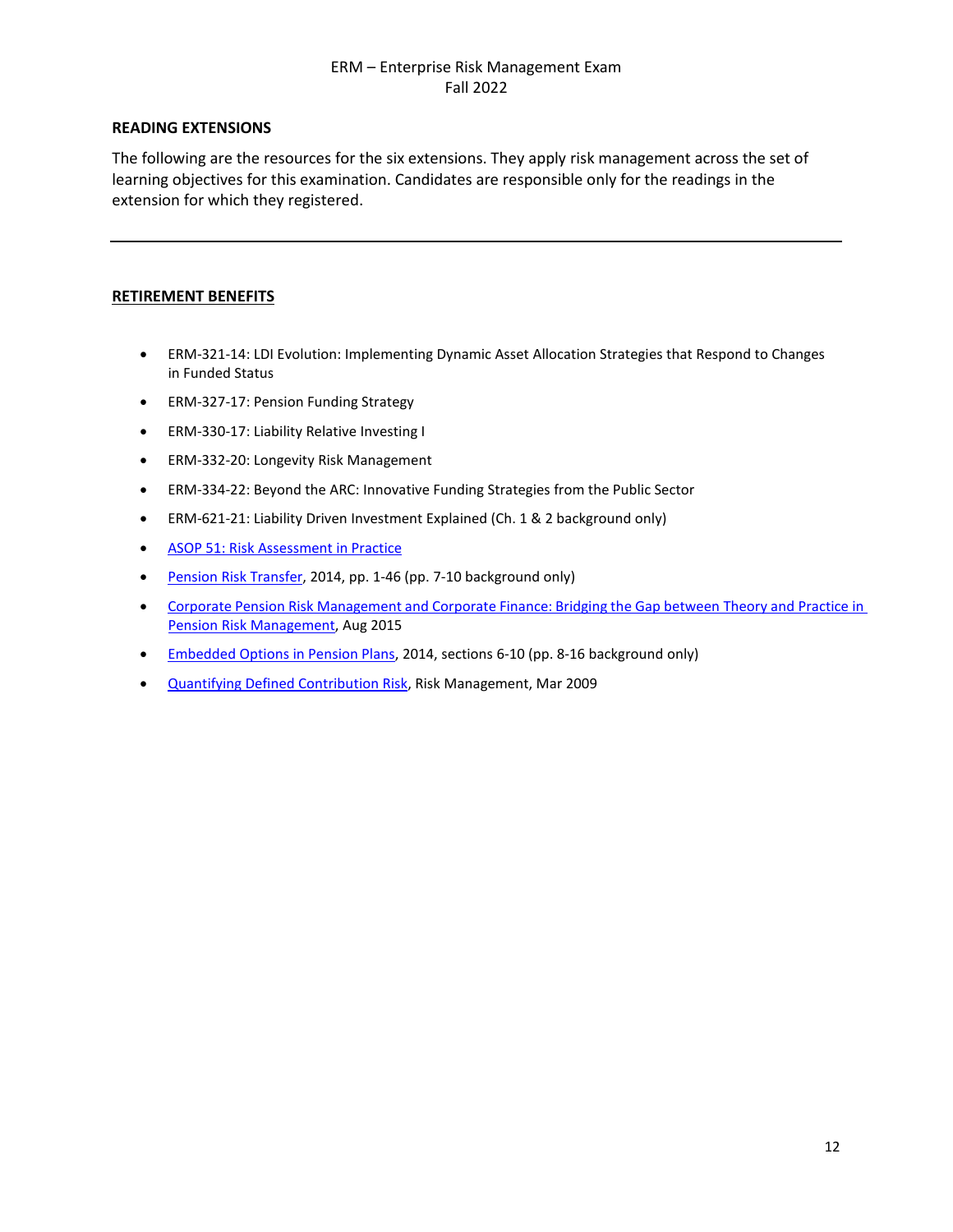## **INDIVIDUAL LIFE AND ANNUITIES**

- ERM-331-17: Quantifying the Mortality-Longevity Offset
- ERM-401-12: Mapping of Life Insurance Risks
- ERM-405-14: Secondary Guarantee Universal Life Practical Considerations (excluding sections 1, 2, and 7 Introduction, Overview and Principle-based Reserve Sections)
- ERM-408-14: The Captive Triangle: Where Life Insurers' Reserve and Capital Requirements Disappear, pp. 1-11
- ERM-409-14: A Brief Primer on Financial Reinsurance
- ERM-410-14: Coinsurance and its Variants
- ERM-412-17: Surrenders in the Life Insurance Industry, sections 1-4
- ERM-413-17: Hedging for Liabilities in Life Insurance Companies
- ERM-414-17: A Tale of Two Formulas
- ERM-415-17: Strategic Risk Management in Insurance: Navigating the Rough Waters Ahead
- ERM-418-19: Low Interest Rates and the Implications on Life Insurers
- ERM-420-20: Variable Annuity Volatility Management: An Era of Risk Control, pp. 1-27
- ERM-421-20: The Specter of Antiselection
- ERM-422-20: Mortality Improvement: Understanding the Past and Framing the Future
- [Life Insurance for the Digital Age: An End-to-End View, P](https://www.soa.org/globalassets/assets/Library/Newsletters/Product-Development-News/2017/november/pro-2017-iss108-nayak-abrokwah.pdf)roduct Matters, Nov 2017
- Modeling of Policyholder Behavior for Life Insurance and Annuity [Products, 2014,](https://www.soa.org/globalassets/assets/Files/Research/Projects/research-2014-modeling-policy.pdf) pp. 7-15 & 68-80
- [Hybrid Annuities: A Growth Story, P](https://www.soa.org/globalassets/assets/Library/Newsletters/Product-Development-News/2014/october/pro-2014-iss90.pdf)roduct Matters, Oct 2014
- [Earnings Emergence: Insurance Accounting Under Multiple Financial Reporting Bases,](https://www.soa.org/globalassets/assets/files/static-pages/research/topics/earnings-emergence.pdf) Jul 2018
- [An Overview of Population Models of Epidemics,](https://www.soa.org/globalassets/assets/files/resources/research-report/2020/overview-population-models.pdf) Apr 2020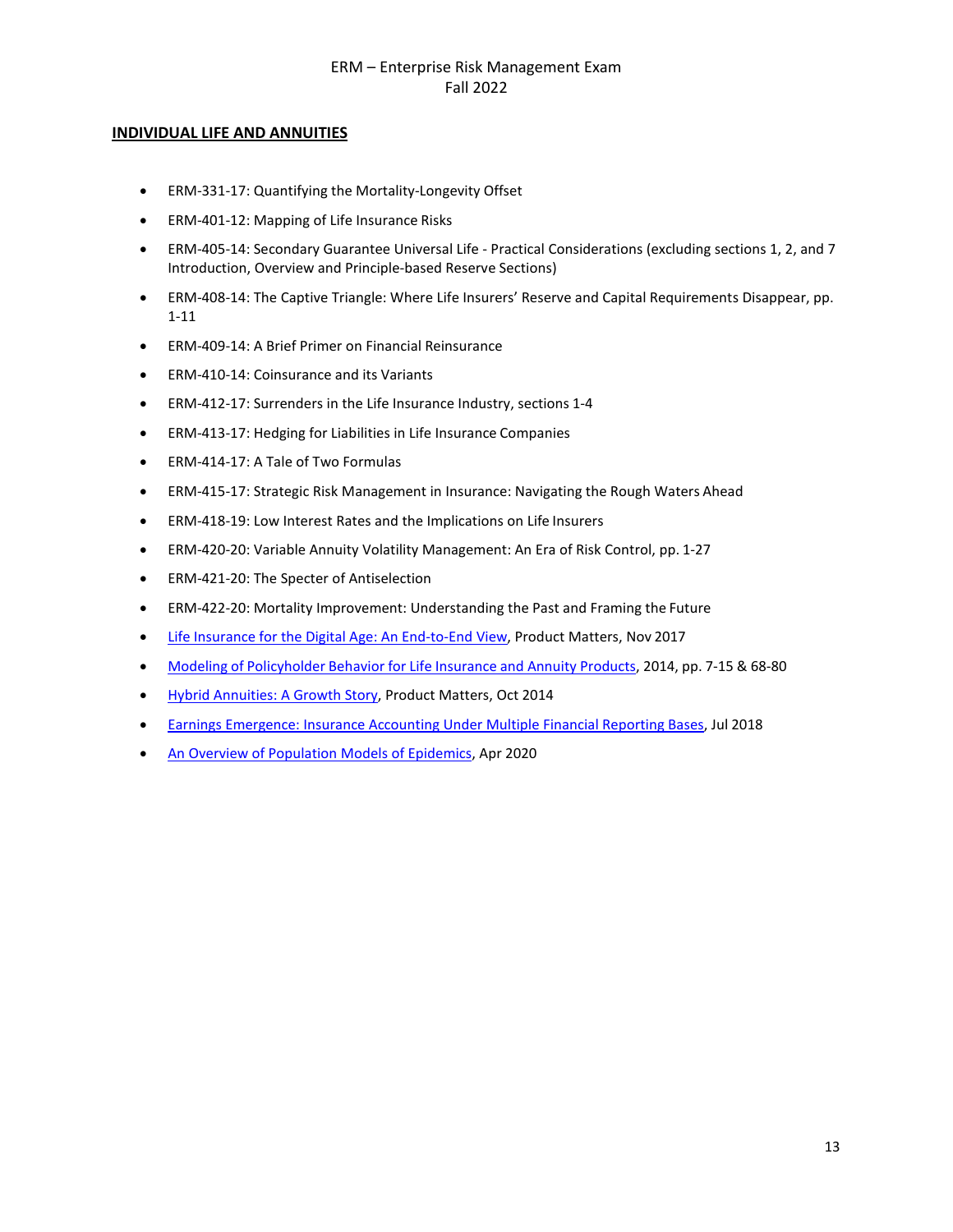# **GROUP AND HEALTH**

- Group Insurance, Skwire 8<sup>th</sup> Edition, Ch. 44: Enterprise Risk Management for Group Health Insurers (candidates may also use  $7<sup>th</sup>$  Edition, Ch. 42)
- ERM-513-13: Extending the Insurance ERM Criteria to the Health Insurance Sector
- ERM-521-17: Risk Transfer Formula for Individual and Small Group Markets under the Affordable CareAct
- ERM-522-17: Risk Selection Threatens Quality of Care for Certain Patients: Lessons from Europe's Health Insurance Exchanges
- ERM-523-18: Why are Many Co-Ops Failing?
- ERM-524-18: Life, Health and Annuity Reinsurance, Ch. 18
- ERM-526-19: The Risk of Pricing New Insurance Products: The Case of Long-TermCare
- ERM-528-20: Assessing the Health-Care Risk: The Clinical-VaR, a Key Indicator for Sound Management
- ERM-529-20: RBC Calculation Examples
- ERM-531-22: Top Health Industry Issues of 2021: Will a Shocked System Emerge Stronger
- ERM-532-21: Shared Savings Model Risk in the MSSP Program
- ERM-533-21: Building a Successful Value-Based Payer Contracting Strategy
- ERM-534-21: What is Value-Based Healthcare?
- ERM:535-22: How Have Health Spending and Utilization Changed During the Coronavirus Pandemic?
- [ASOP 46: Risk Evaluation in Enterprise RiskManagement](http://www.actuarialstandardsboard.org/pdf/asop046_165.pdf)
- [ASOP 47: Risk Treatment in Enterprise RiskManagement](http://www.actuarialstandardsboard.org/wp-content/uploads/2014/02/asop047_169.pdf)
- [ASOP 55: Capital Adequacy Assessment](http://www.actuarialstandardsboard.org/wp-content/uploads/2019/06/asop055_194.pdf) (excluding Appendices)
- [ASOP 56: Modeling](http://www.actuarialstandardsboard.org/wp-content/uploads/2020/01/asop056_195.pdf) (excluding Appendices)
- [Risk & Mitigation for Health Insurance](https://www.soa.org/globalassets/assets/Files/Research/Projects/research-2013-soa-health-research.pdf) Companies, 2012
- [Time to Update your Trend Process?,](https://www.soa.org/globalassets/assets/library/newsletters/health-watch-newsletter/2018/february/hsn-2017-iss85-barrett.pdf) Health Watch, Feb 2018
- Large Group Medical Insurance Reserves, [Liabilities,](https://www.actuary.org/sites/default/files/files/Large_Group_Medical_Business_Practice_Note_Aug2013.pdf) and Actuarial Assets, AAA Public Policy Practice Note, Aug 2013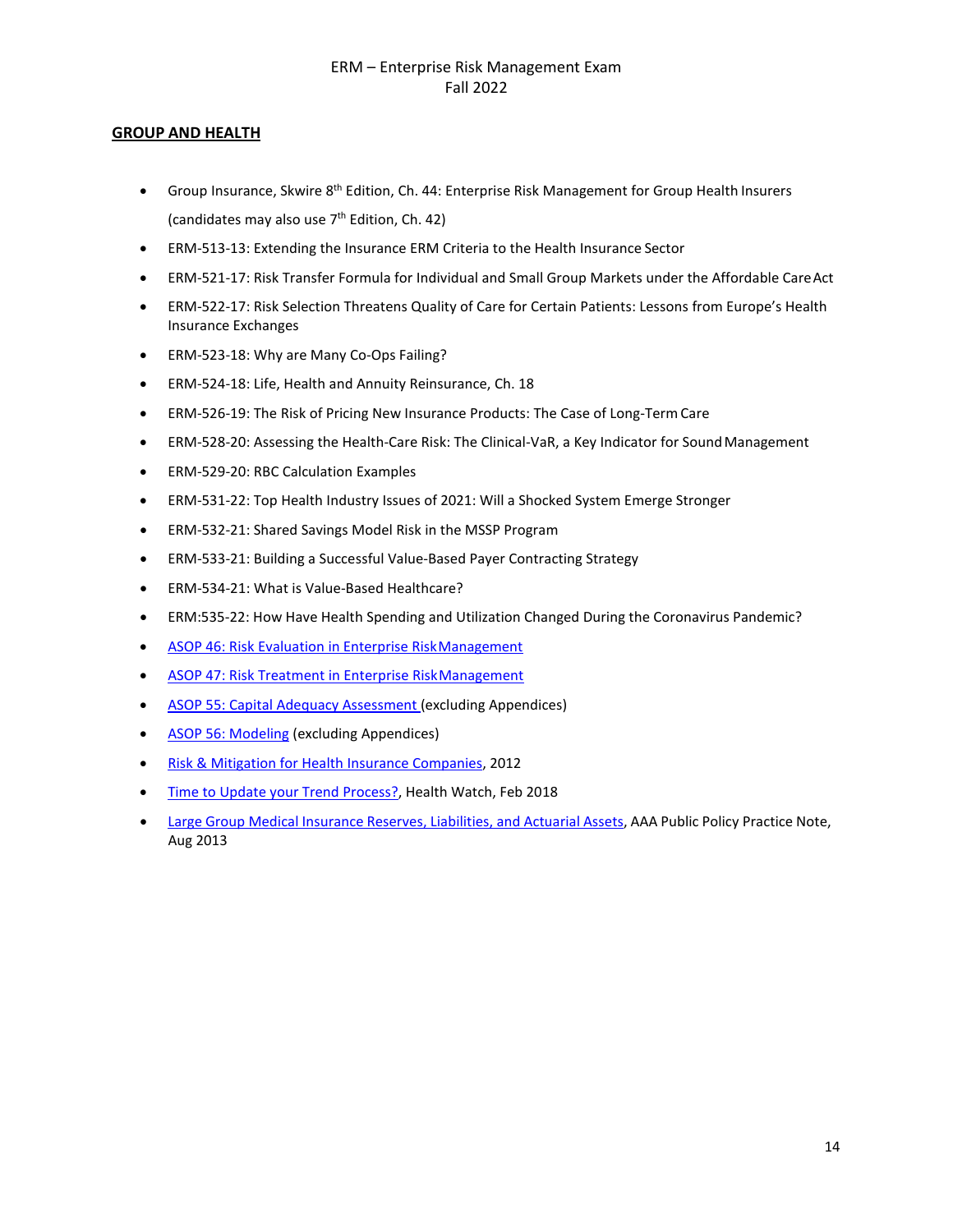# **INVESTMENT**

- *Value at Risk: The New Benchmark for Managing Financial Risk, Jorion, Philippe, 3<sup>rd</sup> Edition, 2007* 
	- o Ch. 8: Multivariate Models
	- o Ch. 11: VAR Mapping
	- o Ch. 17: VAR and Risk Budgeting in Investment Management (excluding sections 17.3 and 17.4)
- *The Top Ten Operational Risks: A Survival Guide for Investment Management Firms and Hedge Funds*, Miller and Lawton, 2010
- **ERM-613-17: Managing Investment Portfolios, Maginn and Tuttle, 3<sup>rd</sup> Edition Ch. 6, sections 4 & 5 only**
- ERM-615-19: The Devil is in the Tails: Actuarial Mathematics and the Subprime Mortgage Crisis
- ERM-617-19: Chapters 17 (pp. 365-377), 19 (pp. 397-425) and 29 (pp. 670-686) of *Options, Futures and*  other Derivatives, Hull, John, 10<sup>th</sup> Edition, 2018
- ERM-618-20: Chapter 9, section 6 of *Managing Investment Portfolios*, Maginn, John L. and Tuttle, Donald L., 3rd Edition, 2007
- ERM-619-20: Correlation: Pitfalls and Alternatives
- ERM-620-21: The Evolution of LDI and Role of a Completion Manager
- ERM-621-21: Liability Driven Investment Explained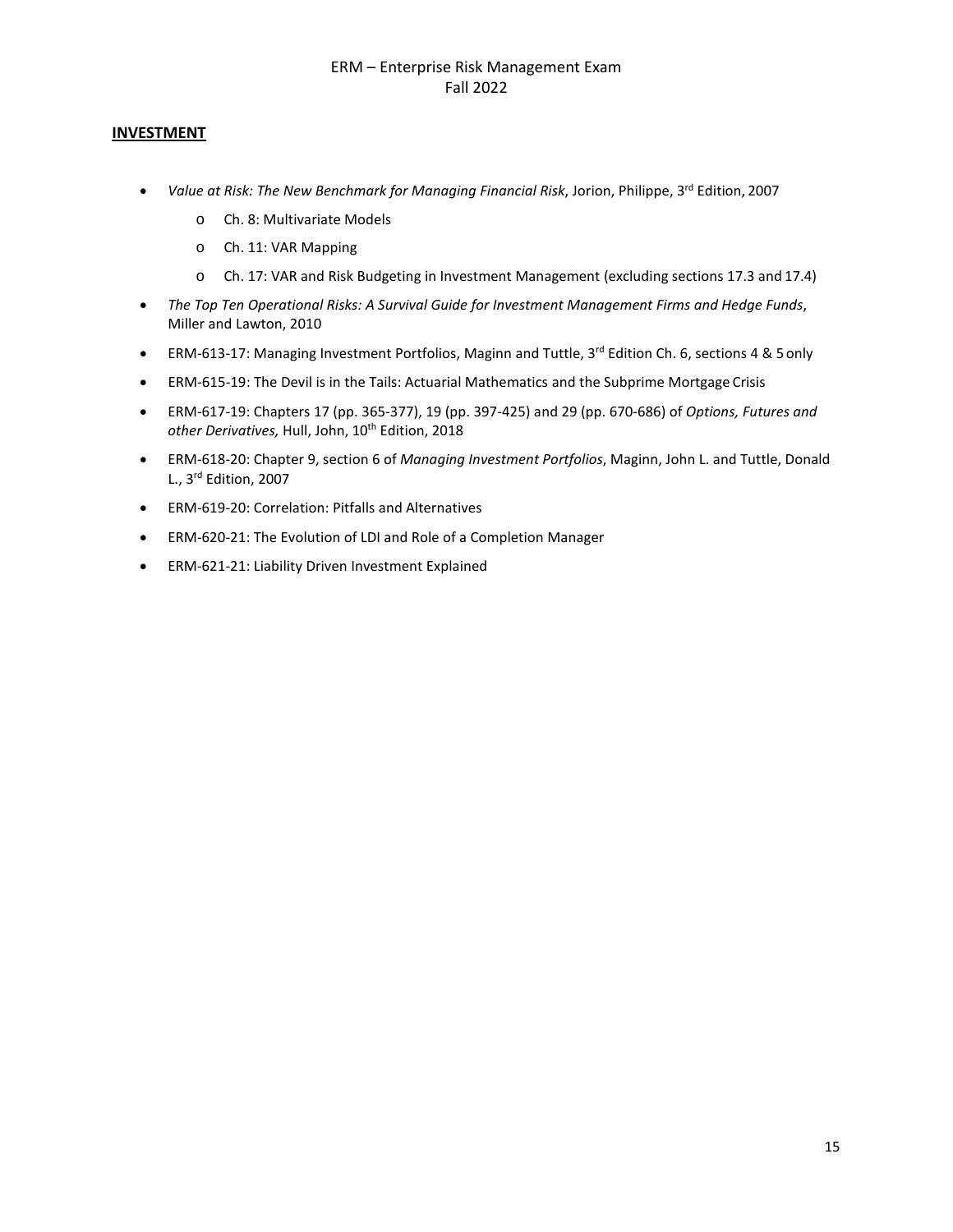# **GENERAL INSURANCE**

- ERM-708-13: Natural Catastrophe Loss Modeling
- ERM-712-16: Catastrophe Modelling: Guidance for Non-Catastrophe Modelers
- ERM-714-18: U.S. Property-Casualty: Underwriting Cycle Modeling and Risk Benchmarks, section 2, pp. 92-103
- ERM-719-22: Top 10 Trends in Property and Casualty Insurance: 2021
- ERM-721-22: Understanding BCAR for U.S. Property/Casualty Insurers (excluding Appendices)
- ERM-724-21: Failures and Near Misses in Insurance: Overview of the Causes and Early Identification, (sections 1, 2, 5 & 6 only)
- ERM-725-22: Developing the Risk Appetite Framework of a General Insurance Business, (sections 3, 4, 5 & Appendix B only)
- ERM-726-22: Practical Guide to Climate Change for General Insurance Practitioners
- [CIA Research Paper on Quantification of Variability in P&C](https://www.cia-ica.ca/docs/default-source/2012/212094e.pdf) Liabilities, Nov 2012 (excluding Appendices)
- [Risk-Adjusted Performance Measurement for P&C Insurers, C](https://www.casact.org/library/studynotes/goldfarb8.2.pdf)AS, Oct 2010 (excluding Appendix B)
- [The Actuary & Enterprise Risk Management: Integrating Reserve Variability,](https://www.casact.org/pubs/forum/16sforum/Shapland-Courchene.pdf) CAS, E-Forum, Summer 2016
- [Cyber Risk is Opportunity,](https://www.soa.org/globalassets/assets/library/newsletters/risk-management-newsletter/2016/december/rm-2016-iss-37-solomon.pdf) Risk Management Newsletter, Dec 2016
- [Society of Actuaries Research Brief Impact of COVID-19,](https://www.soa.org/globalassets/assets/files/resources/research-report/2020/impact-of-covid.pdf) Jun 2020, pp. 57-61